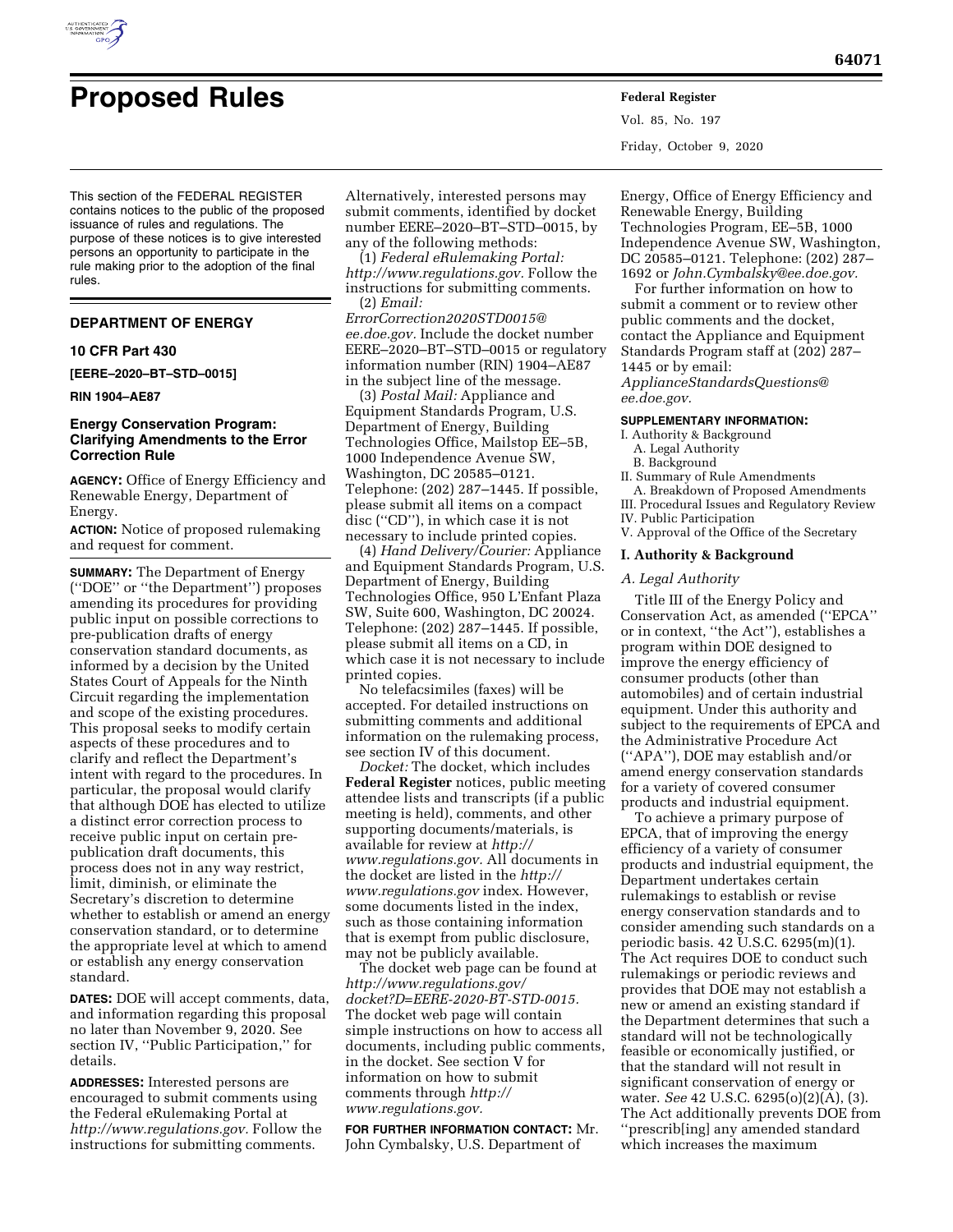allowable energy use [or, for certain products, water use] . . . or decreases the minimum required energy efficiency'' of a covered product (referred to as the ''anti-backsliding'' provision). 42 U.S.C. 6295(o)(1).

When considering whether to establish or to amend existing energy conservation standards, DOE conducts extensive technological analyses and uses considerable amounts of data. Given the complexity of this review process, DOE recognizes the reality that a potential standards regulation may go through the entire rulemaking process and may still contain an error of fact that would result in the Department's prescribing a standard in regulation that is inconsistent with the analysis conducted by the Department and conflicts with the Secretary's intent for the rulemaking. If such an error remains uncorrected and the standard takes legal effect, it is at least arguable that EPCA's anti-backsliding provision could prevent the Department from correcting the error.

The Department initially adopted the error correction rule in 2016 with these considerations in mind, and now seeks to clarify that the procedure is designed to prevent avoidable erroneous outcomes while maintaining in full the Secretary's authority and discretion to conduct energy conservation standard rulemakings. The proposed amendments set forth in this rulemaking are designed to ensure that the error correction review process does not supplant or limit in any way the Secretary's authority to determine how any rulemaking should proceed or the ultimate outcome of a rulemaking proceeding.

#### *B. Background*

DOE is proposing to amend its procedures for addressing errors in prepublication draft documents that would, if finalized, set new or amended energy conservation standards for the various products and equipment that DOE regulates. *See* 10 CFR 430.5. DOE is taking this action as informed by a 2019 decision from the United States Court of Appeals for the Ninth Circuit that held that DOE's existing error correction rule (''ECR''), as written, imposes a nondiscretionary duty upon the Secretary to publish rules within 30 days of completing the error correction process. *See Natural Resources Defense Council*  v. *Perry,* 940 F.3d 1072 (9th Cir. 2019). The court of appeals held that 10 CFR 430.5(f) created a non-discretionary duty to submit draft rules (*i.e.* a prepublication draft) for publication in the **Federal Register** within 30 days of the close of the error correction submission

period. 940 F.3d at 1079–1080. In response, this proposed rule would amend 10 CFR 430.5 to provide clearly that the rule creates no nondiscretionary duty to publish a prepublication draft that has been posted in accordance with the error correction process. DOE has determined that it is necessary to revise the ECR so that the rule may more accurately meet the very limited purpose originally intended the Department's need to prevent energy conservation standards from containing errors or mistakes—while also clarifying that the error correction process does not limit the Secretary's rulemaking discretion in any way.

To address this issue, DOE's proposal would clarify that the error correction process provides the public with an additional opportunity to review documents for errors, but without limiting the Secretary's rulemaking authority. Through this rulemaking, DOE has sought to restructure how the ECR process can identify errors in documents, that if finalized, might be difficult to remedy due to EPCA's antibacksliding provision (42 U.S.C. 6295(o)(1)), while maintaining the Secretary's discretion to determine whether to establish or amend an energy conservation standard. These proposed revisions to the ECR will not impair DOE's ability to meet its statutorily prescribed deadlines for either establishing or amending energy conservation standards for covered products and equipment. DOE also emphasizes that these proposed revisions to the error correction rule focus solely on DOE's intent to allow the public to identify possible technical and objective errors in certain prepublication draft documents and that these proposed revisions would not limit DOE's discretion in determining how to address the receipt of any new information received that falls outside of the error correction context that DOE is seeking to address. Any new information, regardless of how DOE receives it (*i.e.* whether submitted from an outside party or discovered by DOE on its own) that would affect the policymaking aspects of a given standards rulemaking will be considered within the context of that rulemaking. DOE will evaluate that information as appropriate and determine how best to proceed.

#### **II. Summary of Rule Amendments**

The following proposed revisions to the ECR would clarify the rule's original limited purpose by maintaining the Secretary's discretion in establishing or amending energy conservation standards, eliminating any possible interpretation that the rule introduces a

mandatory obligation or timeline for the Secretary to publish an energy conservation standard at the completion of the error correction review process, and ensuring the availability of a mechanism to further the specific and limited purpose of avoiding promulgating energy conservation standards that contain errors.

#### *Breakdown of Proposed Amendments*

#### *§ 430.5(a): Purpose and Scope*

This proposal renames this section (currently named ''Scope and purpose'') as ''Purpose and Scope'' and separates it into two subsections that address the purpose, (a)(1), and the scope, (a)(2), of the regulations in this section.

The general purpose of subsection (1) is to describe the procedures through which the Department may accept and consider public input for the review of a pre-publication draft document's regulatory text. As envisioned in this proposed rule, neither the governing statutes nor the regulations described here place an affirmative obligation on the Secretary to provide an opportunity to seek error correction requests on any document or to act or respond in light of any submissions properly submitted by the public. The error correction process described herein is strictly a voluntary activity on the part of DOE. Under the proposed rule, the Department would be under no legal obligation to offer the public an additional review period for energy conservation standards beyond that which is already provided under EPCA or other applicable provisions of the APA. The Department intends this opportunity to facilitate greater public involvement in the rulemaking process and to ensure accuracy of its documents.

Subsection (2) describes the scope of the procedure that would be available under this section. The error correction rule would be limited to pre-publication draft documents that could, if finalized, establish or amend energy conservation standards for which the Secretary determines that additional public review for errors is warranted. Under the approach set forth in this proposed rule, it would remain solely within the Secretary's discretion to subject an energy conservation standard prepublication draft document to the error correction process; under this approach, not all documents potentially within the scope of the error correction rule must be selected by the Secretary for this review.

DOE proposes to maintain the limitation on the scope of its existing error correction rule that excludes from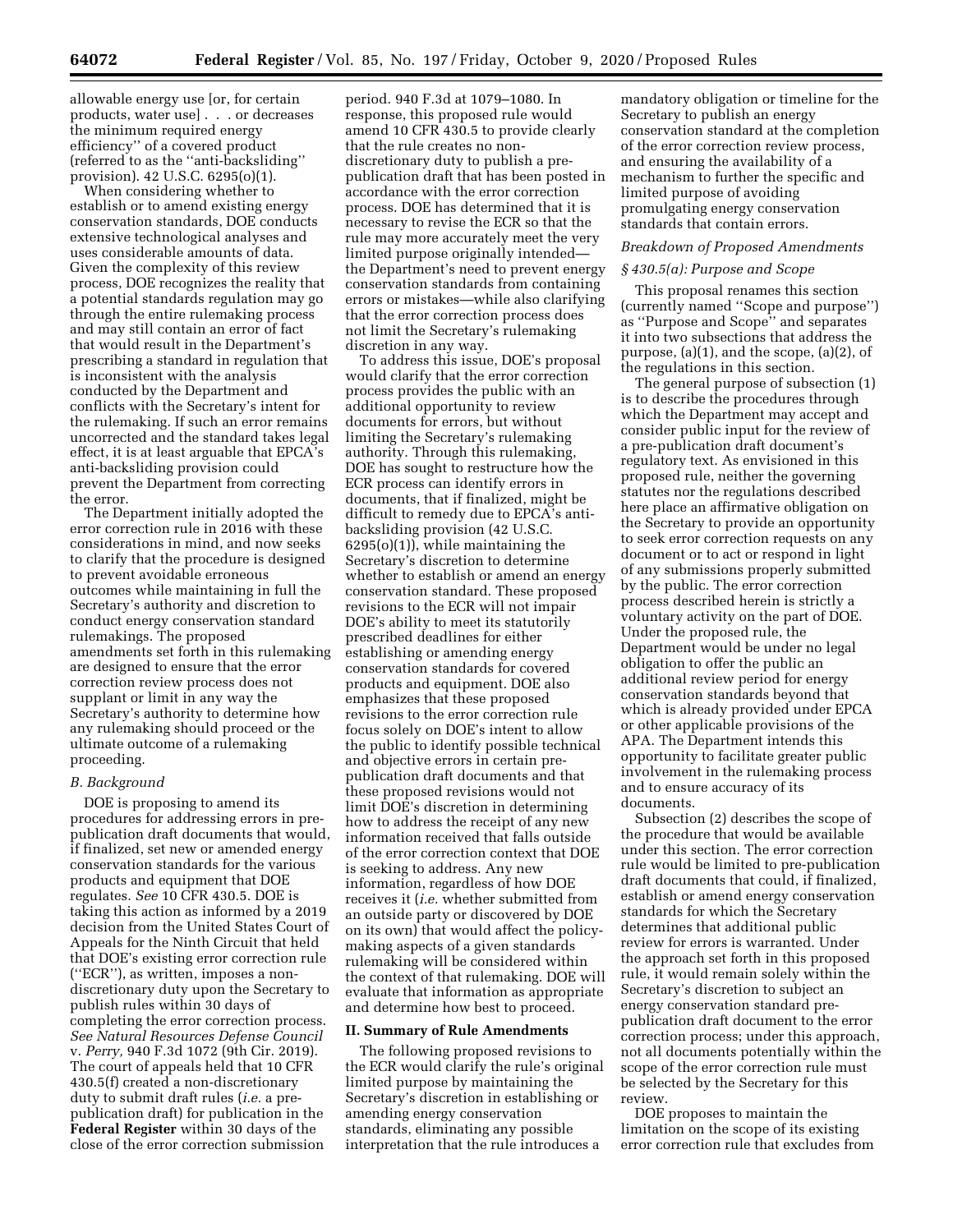the error correction review process those documents pertaining to test procedures, requirements for labeling or certification, and procedures for enforcement. While DOE recognizes the importance of correcting errors in all of its documents, the error-correction process is unnecessary in these other cases because any errors in such cases would clearly not be subject to the antibacksliding provision and can be addressed in subsequent rulemaking proceedings. The Department maintains its intention to be responsive to input from the public that identifies errors through traditional notice and comment practices for these excluded documents. Here, the Department is sensitive to the particular complexities of energy conservation standards and the potential impacts of the Act's antibacksliding provision. Accordingly, DOE proposes to continue to limit application of the error correction rule to those pre-publication drafts that could establish or amend energy conservation standards for the various products and equipment that DOE has the authority to regulate under EPCA.

Under this proposed rule, DOE would also continue to exclude energy conservation standards set through the issuance of a direct final rule pursuant to section 325(p)(4) of EPCA. (42 U.S.C. 6295(p)(4)) As noted in the original rule establishing the error correction process, as a practical matter, the mechanisms of the direct final rule process provide an opportunity for correcting errors that is at least as effective as what the error correction rule achieves. If a direct final rule contains an error, the public has an opportunity to identify that error through the comment process provided by statute, and any error that a person would have identified during the error correction process could also be identified in the 110-day comment period required by EPCA for a direct final rule. See 42 U.S.C. 6295(p)(4)(B).

#### *§ 430.5(b): Definitions*

This paragraph would continue to set forth several definitions that clarify the meaning of this section and the application of the error correction process. Below, DOE describes changes to the existing definitions in the error correction rule.

The term ''*Error*'' for the purposes of this section would be redefined to include the revised definition of *Prepublication draft.* This update would clarify the type of document that the public will encounter online in those instances in which a document is subject to the error correction review process. The phrase ''regulatory text'' would continue to mean the material

that is to be placed in the Code of Federal Regulations (''CFR''), together with the amendatory instructions by which the rule communicates what should go in the CFR 81 FR 26998, 27000.

The Department is proposing to replace the term ''*Rule*'' with the term ''*Pre-publication draft*'' to better describe the type of document that the public will review during the error correction process. This publicly available document will contain the regulatory text and, where appropriate, an accompanying preamble to a draft rule.

# *§ 430.5(c): Posting of Pre-Publication Drafts*

The Department is proposing to revise the title of this section to pair with revised definitions included in section 430.5(b). This section would continue to describe the beginning of the error correction process.

# *§ 430.5(c)(1): Decision To Post Pre-Publication Drafts Is Discretionary*

In subsection (1), the Department is proposing to revise the current regulatory text to clarify that the Secretary's decision to post prepublication drafts online is discretionary and voluntary, not the result of a mandatory duty. If the Secretary chooses to post the draft for error correction review, the draft would be available for a maximum of 45 days.

## *§ 430.5(c)(2): Pre-Publication Draft Availability*

Subsection (2) would be revised to remove any suggestion of an implied timeline for the Secretary's decision to publish a potential rule that has undergone error correction review. This proposed change would further clarify that the error correction rule does not impose a deadline by which the Secretary must submit the document for publication. Subsection (2) would be clarified to emphasize that the public's review of pre-publication draft documents is available at the sole discretion of the Secretary. The error correction rule does not establish an obligation for the Secretary to post prepublication draft documents online for every rulemaking that could, if finalized, amend or establish an energy conservation standard. The Secretary is free to determine which energy conservation standard rulemakings are appropriate subjects for this process. Finally, the Secretary would retain the discretion to determine the degree to which these documents may be amended, if at all, after the review process is complete.

## *§ 430.5(c)(3): Pre-Publication Draft Disclaimer*

Subsection (3) would be updated to replace ''rule'' with the new term ''prepublication draft,'' consistent with changes throughout the rule. The Department is proposing to revise the disclaimer notice that will continue to be posted along with any prepublication draft document that is made available for public review. The proposed text would explain that, through engaging in the error correction process, the Department may conduct additional review of the regulatory text prior to finalizing a potential energy conservation standard to ensure that the text is consistent with the Secretary's intent and with data and analysis available at the time of posting. It would remain within the Secretary's discretion to determine the appropriate remedy for any error that may be identified during this process.

## *§ 430.5(d): Request for Error-Correction Review*

This section explains how the public would be able to submit a request to the Department, seeking consideration of a potential error identified in the regulatory text of the pre-publication draft document. This section also identifies what evidence would be accepted in support of the request. The title of the section and references to the current term ''rule'' used throughout this section would be revised to reflect the updated definitions.

Subsection (1) would be updated to include the revised definition of *Prepublication draft.* As in the original rule, the public would be able to submit a request for the Secretary to review and correct an error properly identified. The Secretary would not be obligated to take an action, and would have the discretion to choose whether to correct an error properly identified and determined to be consequential. If the error were deemed to be inconsequential, the Secretary would be under no obligation to review and correct the regulatory text.

Subsection (2) would continue to set out the requirements for a properly submitted request. Under these proposed requirements, a request must identify an error, as defined within this section, with particularity by stating what text is erroneous and providing a corrected substitute if possible. If no substitute can be articulated, the request must include an explanation as to why the requester cannot do so.

The Department emphasizes that the review conducted by the public would be limited to identifying errors existing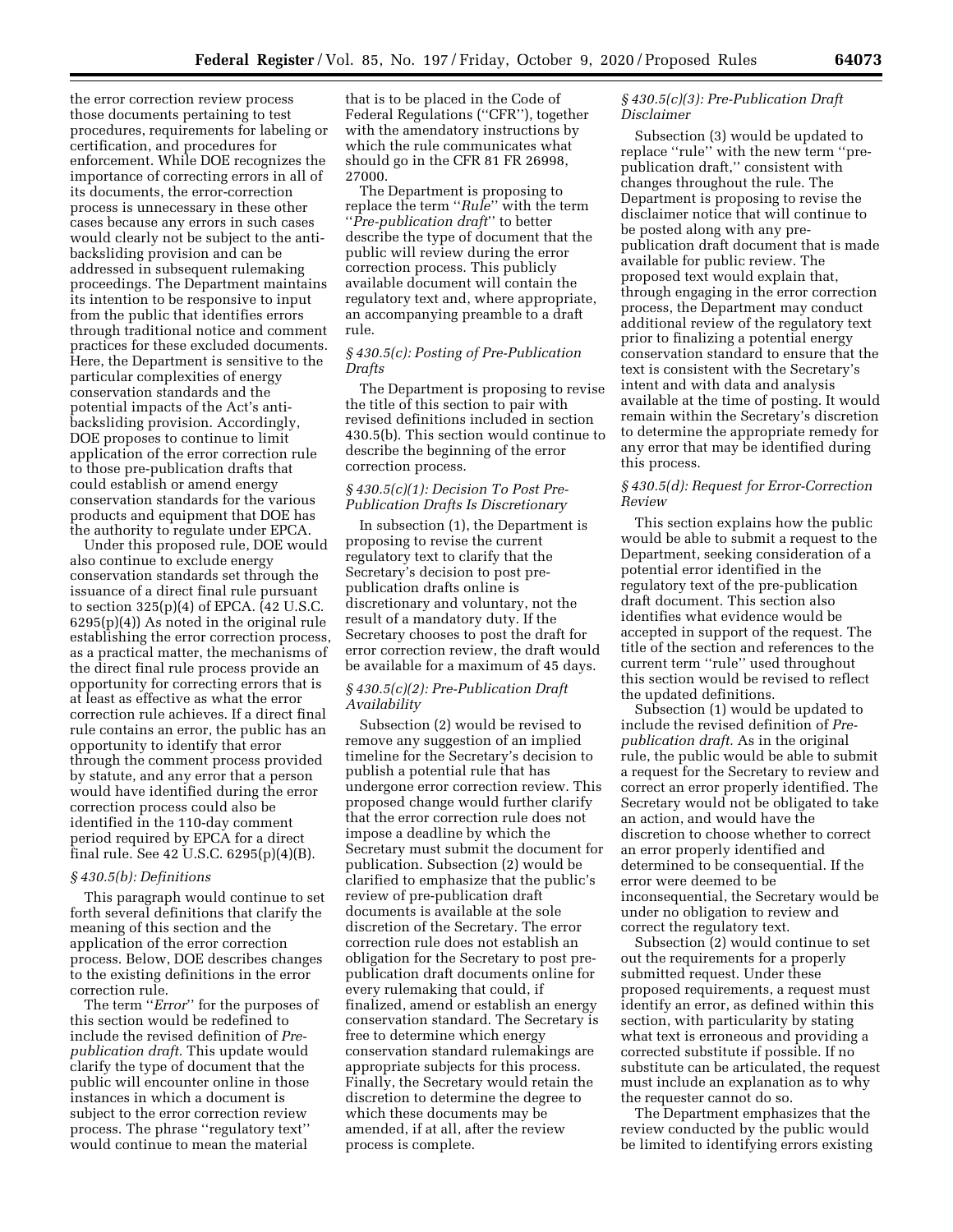in the regulatory text of the prepublication draft document. Disagreements on discretionary questions of policy reflected in a prepublication draft document would be outside of the scope of the error correction process. The proposed rule seeks to clarify that all policy decisions reflected in the pre-publication draft document would be within the sole discretion of the Secretary both before and after the posting of a prepublication draft document for error correction review.

As proposed, subsection (3) would make clear that evidence in the record can relate to the accompanying preamble of the pre-publication draft, but that the error itself must originate from the regulatory text. DOE would not consider a request that does not conform to the requirements of this section.

## *§ 430.5(e): Correction of Pre-Publication Draft Documents*

This section would continue to describe the course of action that the Department may take in the event that a request for correction has appropriately identified an error. Under the proposed rule, the error correction rule would impose no requirement for publication and would not establish any obligation on the Secretary to publish a pre-publication draft document as a final rule upon the completion of the error correction process.

The new text introduced here would clarify the Secretary's authority to determine the appropriate remedy for an error identified and would ensure that the Secretary retains the discretion to initiate additional review of the regulatory text so that the text mirrors the Secretary's intent, based on the Secretary's exercise of discretion.

## *§ 430.5(f): Available Outcomes and Publication*

To avoid confusion regarding whether and when the Department may publish a pre-publication draft document as a final rule, this section would be revised to prevent the inference that publication in the **Federal Register** is the only outcome available at the conclusion of the error correction process. Under this proposed rule, application of the error correction rule would be a voluntary activity by the Department, and the Secretary would not be obligated to consider or respond to any request for correction submitted. At the conclusion of the review period, the Secretary would be under no obligation to submit any document for publication.

#### *§ 430.5(g): Alteration of Standards*

This section of the regulations is proposed for removal. The current version of this provision states that until such time as a standard has been published in the **Federal Register**, DOE may correct that standard consistent with the APA. DOE is proposing to remove this provision as unnecessary in light of the clarifications being proposed for the remaining sections of 10 CFR 430.5.

# *§ 430.5(g): Relationship Between Pre-Publication Draft Documents and Prescribed Rules; Finality of Agency's Decision*

This section would be renumbered from (h) to (g). The section would include new text to reaffirm that prepublication draft documents are not final rules or prescribed rules within the meaning of the Act. The Department's posting of these drafts online for error correction review would not finalize the substance of a document under error correction review or end the rulemaking process for that document, including the Department's consideration of any policy decisions pertaining to the rulemaking. The section thus seeks to provide clarity regarding the finality of the agency's decisions.

#### **III. Procedural Issues and Regulatory Review**

#### *A. Administrative Procedure Act*

Agency rules of procedure and practice, such as the one described in this document, are not subject to the requirement to provide prior notice and an opportunity for public comment pursuant to authority at 5 U.S.C. 553(b)(A). DOE notes that a rule of this nature is also not a substantive rule subject to a 30-day delay in effective date pursuant to 5 U.S.C. 553(d). Nonetheless, DOE is voluntarily offering an opportunity for the public to make comments on the changes set forth in this proposed rule.

# *B. Review Under Executive Orders 12866*

This proposed regulatory action is a ''significant regulatory action'' under section 3(f) of Executive Order 12866. Accordingly, this action was subject to review under that Executive Order by the Office of Information and Regulatory Affairs (OIRA) of the Office of Management and Budget (OMB).

# *C. Review Under the Regulatory Flexibility Act*

The Regulatory Flexibility Act (5 U.S.C. 601, *et seq.*) requires preparation of an initial regulatory flexibility

analysis (IRFA) for any rule that by law must be proposed for public comment, unless the agency certifies that the rule, if promulgated, will not have a significant economic impact on a substantial number of small entities. Because this proposed rule is not subject to the requirement to provide prior notice and an opportunity for public comment, it is not subject to the analytical requirements of the Regulatory Flexibility Act.

#### *D. Review Under the Paperwork Reduction Act*

This proposed rule does not contain a collection of information for purposes of the Paperwork Reduction Act.

## *E. Review Under the National Environmental Policy Act of 1969*

DOE has determined that this proposed rule falls into a class of actions that are categorically excluded from review under the National Environmental Policy Act of 1969 (42 U.S.C. 4321 *et seq.*) and DOE's implementing regulations at 10 CFR part 1021. Specifically, this rule is strictly procedural and is covered by the Categorical Exclusion in 10 CFR part 1021, subpart D, paragraph A6. Accordingly, neither an environmental assessment nor an environmental impact statement is required.

#### *F. Review Under Executive Order 13132*

Executive Order 13132, ''Federalism,'' 64 FR 43255 (Aug. 10, 1999), imposes certain requirements on Federal agencies formulating and implementing policies or regulations that preempt State law or that have Federalism implications. The Executive Order requires agencies to examine the constitutional and statutory authority supporting any action that would limit the policymaking discretion of the States and to carefully assess the necessity for such actions. The Executive Order also requires agencies to have an accountable process to ensure meaningful and timely input by State and local officials in the development of regulatory policies that have Federalism implications. On March 14, 2000, DOE published a statement of policy describing the intergovernmental consultation process that it will follow in the development of such regulations. 65 FR 13735. DOE has examined this proposed rule and has determined that it will not have a substantial direct effect on the States, on the relationship between the national government and the States, or on the distribution of power and responsibilities among the various levels of government. EPCA governs and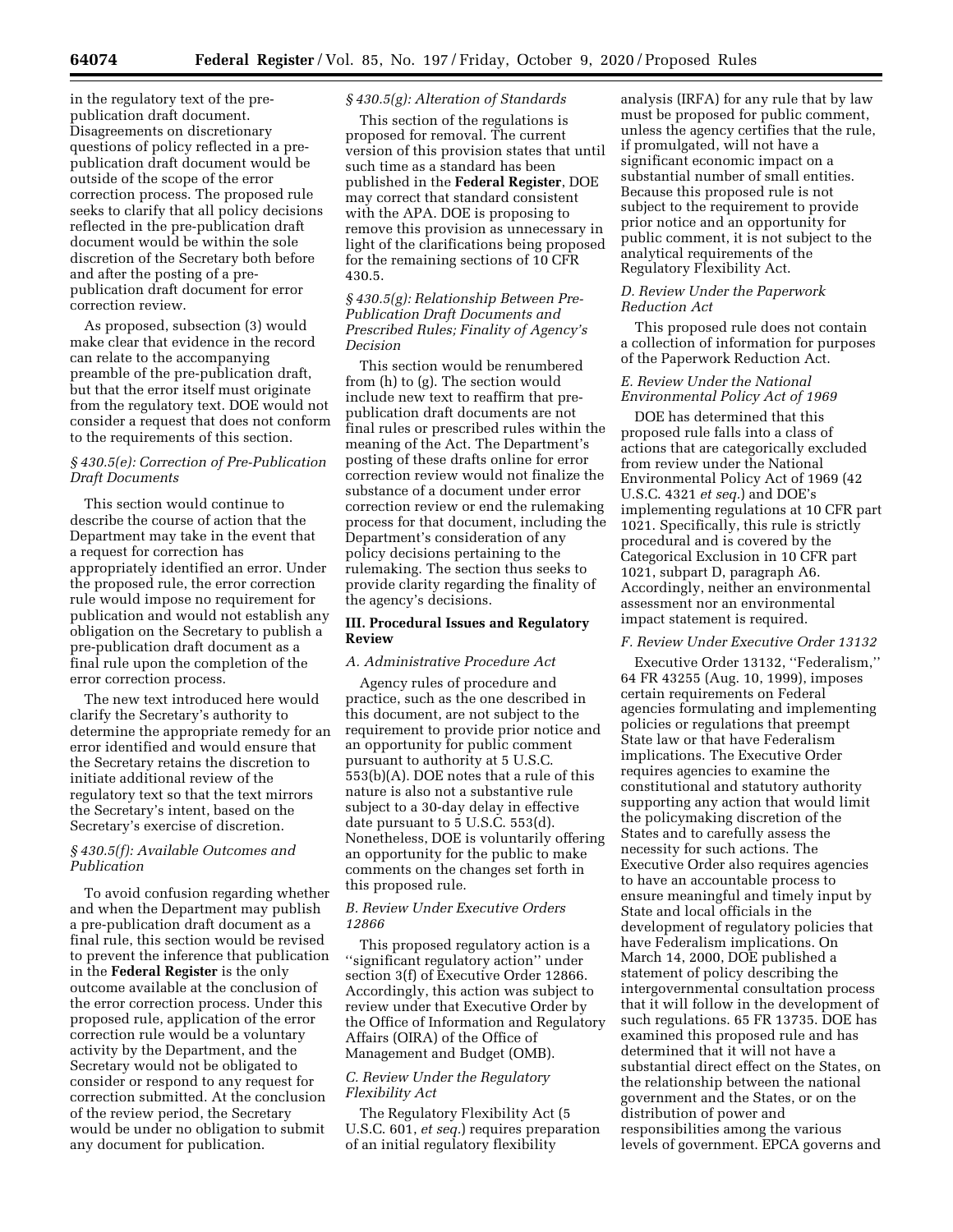prescribes Federal preemption of State regulations as to energy conservation for the products and equipment that would be subject to this proposed rule. States can petition DOE for exemption from such preemption to the extent, and based on criteria, set forth in EPCA. (42 U.S.C. 6297(d)) No further action is required by Executive Order 13132.

## *G. Review Under Executive Order 12988*

With respect to the review of existing regulations and the promulgation of new regulations, section 3(a) of Executive Order 12988, ''Civil Justice Reform,'' imposes on Federal agencies the general duty to adhere to the following requirements: (1) Eliminate drafting errors and ambiguity; (2) write regulations to minimize litigation; and (3) provide a clear legal standard for affected conduct rather than a general standard and promote simplification and burden reduction. 61 FR 4729 (Feb. 7, 1996). Section 3(b) of Executive Order 12988 specifically requires that Executive agencies make every reasonable effort to ensure that the regulation: (1) Clearly specifies the preemptive effect, if any; (2) clearly specifies any effect on existing Federal law or regulation; (3) provides a clear legal standard for affected conduct while promoting simplification and burden reduction; (4) specifies the retroactive effect, if any; (5) adequately defines key terms; and (6) addresses other important issues affecting clarity and general draftsmanship under any guidelines issued by the Attorney General. Section 3(c) of Executive Order 12988 requires Executive agencies to review regulations in light of applicable standards in section 3(a) and section 3(b) to determine whether they are met or it is unreasonable to meet one or more of them. DOE has completed the required review and determined that, to the extent permitted by law, this proposed rule meets the relevant standards of Executive Order 12988.

# *H. Review Under the Unfunded Mandates Reform Act of 1995*

Title II of the Unfunded Mandates Reform Act of 1995 (UMRA) requires each Federal agency to assess the effects of Federal regulatory actions on State, local, and Tribal governments and the private sector. Public Law 104–4, sec. 201 (codified at 2 U.S.C. 1531). For a regulatory action resulting in a rule that may cause the expenditure by State, local, and Tribal governments, in the aggregate, or by the private sector of \$100 million or more in any one year (adjusted annually for inflation), section 202 of UMRA requires a Federal agency to publish a written statement that

estimates the resulting costs, benefits, and other effects on the national economy. (2 U.S.C. 1532(a), (b)) The UMRA also requires a Federal agency to develop an effective process to permit timely input by elected officers of State, local, and Tribal governments on a proposed ''significant intergovernmental mandate,'' and requires an agency plan for giving notice and opportunity for timely input to potentially affected small governments before establishing any requirements that might significantly or uniquely affect small governments. On March 18, 1997, DOE published a statement of policy on its process for intergovernmental consultation under UMRA. 62 FR 12820; also available at *[http://](http://energy.gov/gc/office-general-counsel) [energy.gov/gc/office-general-counsel.](http://energy.gov/gc/office-general-counsel)*  DOE examined this proposed rule according to UMRA and its statement of policy and determined that the proposed rule contains neither an intergovernmental mandate, nor a mandate that may result in the expenditure of \$100 million or more in any year, so these requirements do not apply.

## *I. Review Under the Treasury and General Government Appropriations Act, 1999*

Section 654 of the Treasury and General Government Appropriations Act, 1999 (Pub. L. 105–277) requires Federal agencies to issue a Family Policymaking Assessment for any rule that may affect family well-being. This proposed rule will not have any impact on the autonomy or integrity of the family as an institution. Accordingly, DOE has concluded that it is not necessary to prepare a Family Policymaking Assessment.

#### *J. Review Under Executive Order 12630*

DOE has determined, under Executive Order 12630, ''Governmental Actions and Interference with Constitutionally Protected Property Rights,'' 53 FR 8859 (Mar. 18, 1988), that this proposed regulation would not result in any takings that might require compensation under the Fifth Amendment to the U.S. Constitution.

## *K. Review Under the Treasury and General Government Appropriations Act, 2001*

Section 515 of the Treasury and General Government Appropriations Act, 2001 (44 U.S.C. 3516, note) provides for Federal agencies to review most disseminations of information to the public under guidelines established by each agency pursuant to general guidelines issued by OMB. OMB's guidelines were published at 67 FR

8452 (Feb. 22, 2002), and DOE's guidelines were published at 67 FR 62446 (Oct. 7, 2002). DOE has reviewed this proposed rule under the OMB and DOE guidelines and has concluded that it is consistent with applicable policies in those guidelines.

#### *L. Review Under Executive Order 13211*

Executive Order 13211, ''Actions Concerning Regulations That Significantly Affect Energy Supply, Distribution, or Use'' 66 FR 28355 (May 22, 2001), requires Federal agencies to prepare and submit to OIRA at OMB, a Statement of Energy Effects for any significant energy action. A ''significant energy action'' is defined as any action by an agency that promulgated or is expected to lead to promulgation of a final rule, and that: (1) Is a significant regulatory action under Executive Order 12866, or any successor order; and (2) is likely to have a significant adverse effect on the supply, distribution, or use of energy; or (3) is designated by the Administrator of OIRA as a significant energy action. For any significant energy action, the agency must give a detailed statement of any adverse effects on energy supply, distribution, or use if the regulation is implemented, and of reasonable alternatives to the action and their expected benefits on energy supply, distribution, and use.

This proposed rule is not a significant energy action because the ability to correct regulations will not, in itself, have a significant adverse effect on the supply, distribution, or use of energy. Moreover, it would not have a significant adverse effect on the supply, distribution, or use of energy, nor has it been designated as a significant energy action by the Administrator of OIRA. Accordingly, DOE has not prepared a Statement of Energy Effects.

#### **IV. Public Participation**

#### *Submission of Comments*

DOE will accept comments, data and information regarding this proposed rule no later than the date provided in the **DATES** section at the beginning of this proposed rule. Interested parties may submit comments using any of the methods described in the **ADDRESSES** section at the beginning of this NOPR.

*Submitting comments via [http://](http://www.regulations.gov) [www.regulations.gov.](http://www.regulations.gov)* The *[http://](http://www.regulations.gov) [www.regulations.gov](http://www.regulations.gov)* web page will require you to provide your name and contact information. Your contact information will be viewable to DOE Building Technologies staff only. Your contact information will not be publicly viewable except for your first and last names, organization name (if any), and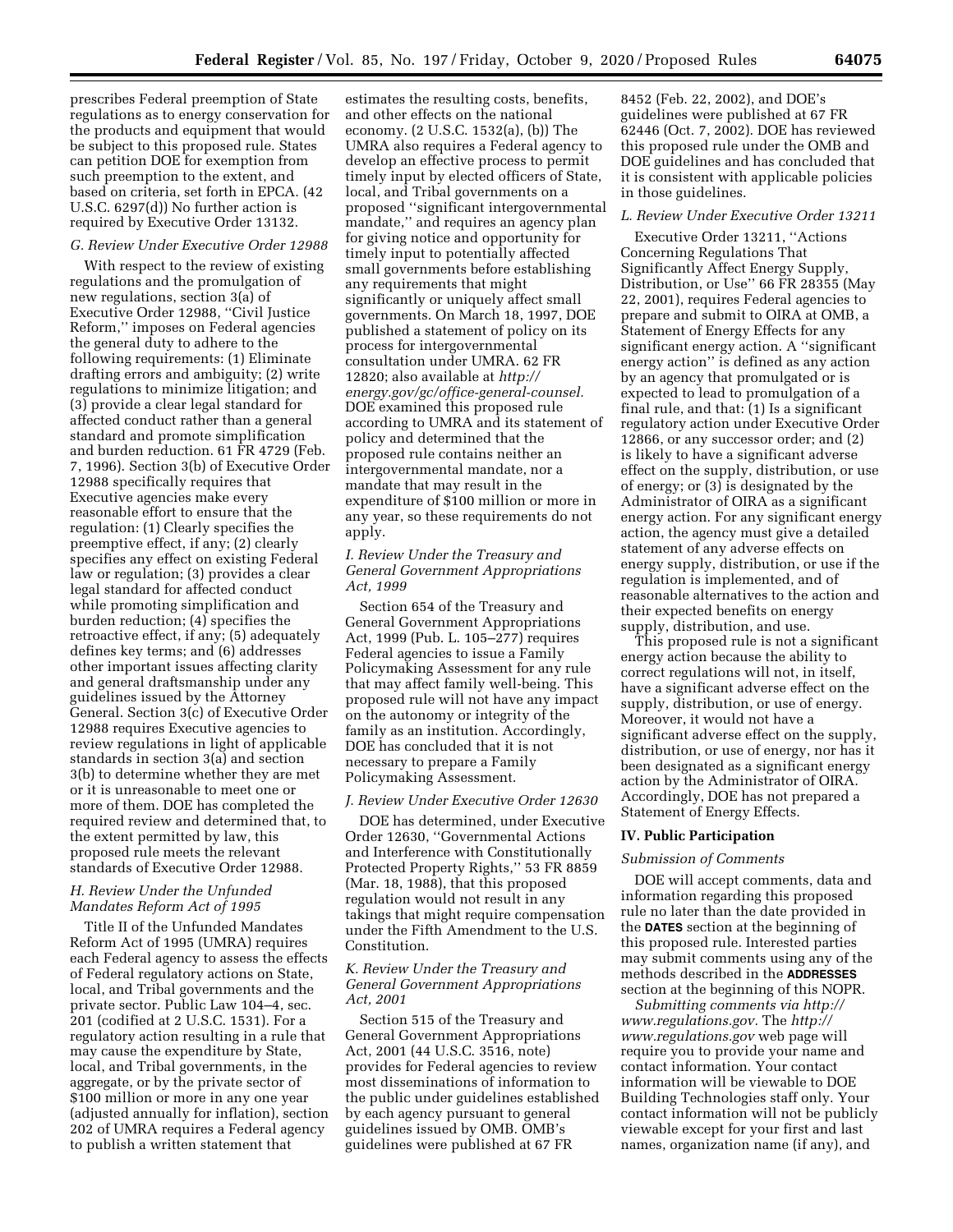submitter representative name (if any). If your comment is not processed properly because of technical difficulties, DOE will use this information to contact you. If DOE cannot read your comment due to technical difficulties and cannot contact you for clarification, DOE may not be able to consider your comment.

However, your contact information will be publicly viewable if you include it in the comment or in any documents attached to your comment. Any information that you do not want to be publicly viewable should not be included in your comment, nor in any document attached to your comment. Persons viewing comments will see only first and last names, organization names, correspondence containing comments, and any documents submitted with the comments.

Do not submit to *[http://](http://www.regulations.gov) [www.regulations.gov](http://www.regulations.gov)* information for which disclosure is restricted by statute, such as trade secrets and commercial or financial information (hereinafter referred to as Confidential Business Information (''CBI'')). Comments submitted through *[http://](http://www.regulations.gov) [www.regulations.gov](http://www.regulations.gov)* cannot be claimed as CBI. Comments received through the website will waive any CBI claims for the information submitted. For information on submitting CBI, see the Confidential Business Information section.

DOE processes submissions made through *<http://www.regulations.gov>*  before posting. Normally, comments will be posted within a few days of being submitted. However, if large volumes of comments are being processed simultaneously, your comment may not be viewable for up to several weeks. Please keep the comment tracking number that *[http://](http://www.regulations.gov) [www.regulations.gov](http://www.regulations.gov)* provides after you have successfully uploaded your comment.

*Submitting comments via email, hand delivery, or postal mail.* Comments and documents submitted via email, hand delivery, or postal mail also will be posted to *[http://www.regulations.gov.](http://www.regulations.gov)* If you do not want your personal contact information to be publicly viewable, do not include it in your comment or any accompanying documents. Instead, provide your contact information on a cover letter. Include your first and last names, email address, telephone number, and optional mailing address. The cover letter will not be publicly viewable as long as it does not include any comments.

Include contact information each time you submit comments, data, documents, and other information to DOE. If you

submit via mail or hand delivery, please provide all items on a CD, if feasible. It is not necessary to submit printed copies. No facsimiles (faxes) will be accepted.

Comments, data, and other information submitted to DOE electronically should be provided in PDF (preferred), Microsoft Word or Excel, WordPerfect, or text (ASCII) file format. Provide documents that are not secured, written in English and free of any defects or viruses. Documents should not contain special characters or any form of encryption and, if possible, they should carry the electronic signature of the author.

### *Campaign Form Letters*

Please submit campaign form letters by the originating organization in batches of between 50 to 500 form letters per PDF or as one form letter with a list of supporters' names compiled into one or more PDFs. This reduces comment processing and posting time.

## *Confidential Business Information*

According to 10 CFR 1004.11, any person submitting information that he or she believes to be confidential and exempt by law from public disclosure should submit via email, postal mail, or hand delivery two well-marked copies: One copy of the document marked confidential including all the information believed to be confidential, and one copy of the document marked non-confidential with the information believed to be confidential deleted. Submit these documents via email or on a CD, if feasible. DOE will make its own determination about the confidential status of the information and treat it according to its determination.

It is DOE's policy that all comments may be included in the public docket, without change and as received, including any personal information provided in the comments (except information deemed to be exempt from public disclosure).

# **V. Approval of the Office of the Secretary**

The Secretary of Energy has approved publication of this proposed rule.

#### **List of Subjects in 10 CFR Part 430**

Administrative practice and procedure, Confidential business information, Energy conservation, Household appliances, Imports, Incorporation by reference, Intergovernmental relations, Small businesses.

# **Signing Authority**

This document of the Department of Energy was signed on September 29, 2020, by Alexander N. Fitzsimmons, Deputy Assistant Secretary for Energy Efficiency, Energy Efficiency and Renewable Energy, pursuant to delegated authority from the Secretary of Energy. That document with the original signature and date is maintained by DOE. For administrative purposes only, and in compliance with requirements of the Office of the Federal Register, the undersigned DOE Federal Register Liaison Officer has been authorized to sign and submit the document in electronic format for publication, as an official document of the Department of Energy. This administrative process in no way alters the legal effect of this document upon publication in the **Federal Register**.

Signed in Washington, DC, on September 30, 2020

#### **Treena V. Garrett,**

*Federal Register Liaison Officer, U.S. Department of Energy.* 

For the reasons stated in the preamble, DOE is proposing to amend part 430 of Chapter II of Title 10, Code of Federal Regulations as set forth below:

# **PART 430—ENERGY CONSERVATION STANDARDS FOR CONSUMER PRODUCTS**

■ 1. The authority citation for part 430 continues to read as follows:

**Authority:** 42 U.S.C. 6291–6309; 28 U.S.C. 2461 note.

■ 2. Section 430.5 is revised to read as follows:

# **§ 430.5 Error correction procedures for energy conservation standards rules.**

(a) *Purpose and scope.* 

(1) The regulations in this section describe the procedures through which the Department of Energy may receive voluntary submissions from the public regarding the identification of possible Errors (as defined in this section) found in the regulatory text of a prepublication draft of a document that may result in the establishment or amendment of an energy conservation standard issued under the Energy Policy and Conservation Act, as amended (42 U.S.C. 6291–6317). The Secretary may take the submissions received under advisement, but is not required to take any action in response to the receipt of a submission.

(2) This section applies only to prepublication draft documents that may result in establishing or amending energy conservation standards under the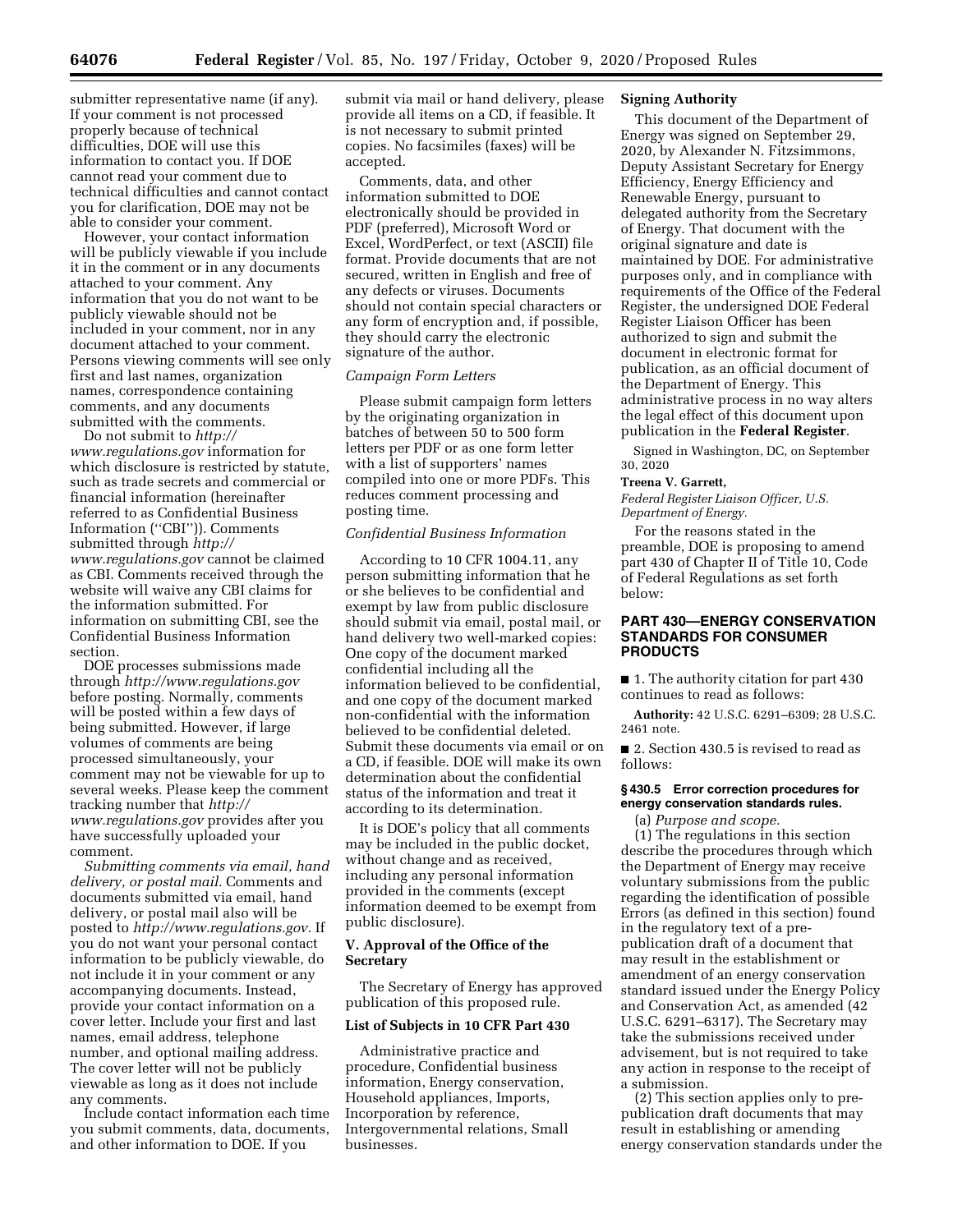Act, as identified by the Secretary. This section does not apply to direct final rules issued pursuant to section 325(p)(4) of the Act (42 U.S.C. 6295(p)(4)). Nothing in the procedure set forth in this section in any way restricts, limits, diminishes, or eliminates the Secretary's discretion to determine whether to establish or amend an energy conservation standard, or to determine the appropriate level at which to amend or establish any energy conservation standard.

(b) *Definitions.* 

*Act* means the Energy Policy and Conservation Act, as amended (42 U.S.C. 6291–6317).

*Error* means an objective mistake in the regulatory text of a pre-publication draft document that may result in the establishment or amendment of an energy conservation standard. Examples of possible mistakes that might give rise to Errors include:

(1) A typographical mistake that causes the regulatory text to differ from how the preamble to the pre-publication draft document describes the potential standard;

(2) A calculation mistake that causes the numerical value of a potential energy conservation standard to differ from what the draft technical support documents accompanying the relevant rulemaking docket would justify; or

(3) A numbering mistake that causes a cross-reference to lead to the wrong text.

*Pre-publication draft* means a publicly available draft of a potential rule establishing or amending an energy conservation standard under the Act that the Secretary has not finalized and submitted to the Office of the Federal Register for publication.

*Secretary* means the Secretary of Energy or an official with delegated authority to perform a function of the Secretary of Energy under this section.

(c) *Posting of pre-publication drafts.*  (1) The Secretary may cause a prepublication draft document to be posted on a publicly accessible website. Once posted, the Secretary ordinarily will keep the pre-publication draft document posted for a period of 45 calendar days, but the Secretary in his or her discretion may shorten or lengthen the time period during which the pre-publication draft document is posted.

(2) Pre-publication drafts may, in the sole discretion of the Secretary, be made available to the public to review for Errors in the document's draft regulatory text. The Secretary is not obligated to make pre-publication drafts available and will determine which documents will be posted on a publicly accessible website for public review.

The posting of a document pursuant to this section does not change its status as a pre-publication draft. With respect to any document posted pursuant to this section, the Secretary retains full discretion both before and after posting to determine whether to establish or amend an energy conservation standard, and the appropriate level at which to amend or establish an energy conservation standard.

(3) Any pre-publication draft document posted pursuant to paragraph (c)(1) of this section shall bear the following disclaimer:

*Notice:* The text of this prepublication draft document is not final and is subject to further review by the United States Department of Energy, including, but not limited to, review for correction based on the identification of errors as defined in 10 CFR 430.5. Readers are requested to notify the United States Department of Energy, by email at [EMAIL ADDRESS PROVIDED IN POSTED NOTICE], of any Errors, as defined in such regulations, by no later than midnight on [DATE 45 CALENDAR DAYS AFTER DATE OF POSTING OF THE DOCUMENT ON THE DEPARTMENT'S WEBSITE], in order that the United States Department of Energy may conduct additional review of the regulatory text and make any corrections it determines are appropriate.

(d) *Request for error-correction review.* (1) A person identifying an Error subject to this section may request that the Secretary review a potential Error. Such a request must ordinarily be submitted within 45 calendar days of the posting of the pre-publication draft pursuant to paragraph (c)(1) of this section. The Secretary in his or her discretion may shorten or lengthen the time period during which such requests may be submitted.

(2)(i) A request under this section must identify a potential Error with particularity. The request must specify the regulatory text claimed to be erroneous. The request must also provide text that the requester contends would be a correct substitute. If a requester is unable to identify a correct substitute, the requester may submit a request that states that the requester is unable to determine what text would be correct and explains why the requester is unable to do so. The request must also substantiate the claimed Error by citing evidence from the existing record of the rulemaking, demonstrating that the regulatory text of the pre-publication draft is inconsistent with what the Secretary intended the text to be.

(ii) A person's disagreement with any policy choices or discretionary

decisions that are contained in the prepublication draft will not constitute a valid basis for a request under this section. All policy and discretionary decisions with regard to whether to establish or amend any conservation standard and, if so, the appropriate level at which to amend or establish that standard, remain within the sole discretion of the Secretary without regard to the procedure established in this section.

(3) The evidence to substantiate a request (or evidence of the Error itself) must be in the record of the rulemaking at the time of posting the prepublication draft, which may include an accompanying preamble. The Secretary will not consider new evidence submitted in connection with an errorcorrection request.

(4) A request under this section must be filed in electronic format by email to the address that the disclaimer to the pre-publication draft designates for error-correction requests. Should filing by email not be feasible, the requester should contact the program point of contact designated in the prepublication draft in order to ascertain an appropriate alternative means of filing an Error-correction request.

(5) A request that does not comply with the requirements of this section will not be considered.

(e) *Correction of pre-publication draft documents.* The Secretary may respond to a request for error-correction review under paragraph (d) of this section, or address an Error discovered on the Secretary's own initiative, at any time the Secretary determines appropriate. The Secretary may determine the appropriate remedy, if any, for an identified Error, and may initiate further review if it is deemed necessary.

(f) *Available outcomes and publication.* (1) The Secretary has no obligation to consider or respond to any error-correction request.

(2) The Secretary is under no obligation to submit a document for publication to the Office of the Federal Register at any time, regardless of whether the time period for submitting an error-correction request has expired.

(g) *Relationship between prepublication draft documents and prescribed rules; finality of agency's decision.* A rule is considered ''prescribed'' within the meaning of section 325 of the Act (42 U.S.C. 6295), and thus within the meaning of section 336(b) of the Act (42 U.S.C. 6306(b)), on the date the rule is published in the **Federal Register**. Any pre-publication draft document that the Secretary allows to be reviewed through the Error correction process of this section is not